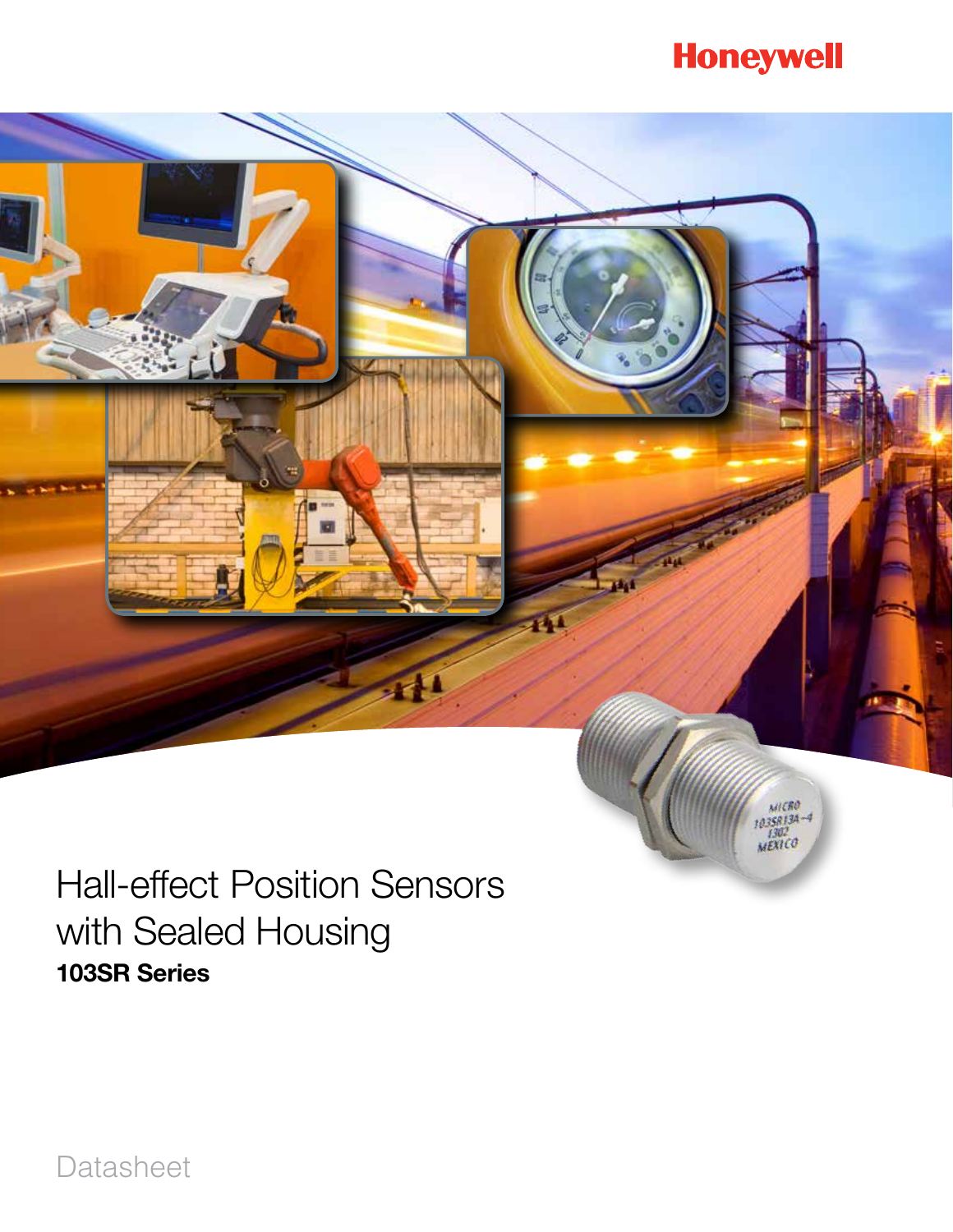The 103SR Series Hall-effect position sensor assemblies are sealed in aluminum or stainless-steel threaded housings and meet NEMA 3, 3R, 3S, 4, 4X (stainless-steel housing),12 and 13 requirements. They respond to the magnetic field from permanent magnets or electromagnets. These rugged noncontact sensing products use versatile, reliable Hall-effect sensor ICs that are operated by a magnetic field and are designed to respond to alternating North and South Poles or to South Pole only.

103SR Series Hall-effect position sensors include digital unipolar, latching, and linear magnetic types, available in a number of sensitivities to meet a variety of customers' application requirements. The digital version of 103SR Series Hall-effect position sensors delivers stable output over -40 °C to 100 °C [-40 °F to 212 °F] temperature range with 20 mA current sinking capability, and can accept dc supply voltage from 4.5 Vdc to 24 Vdc. The linear version operates from -40 °C to 125 °C [-40 °F to 257 °F] across a supply voltage range of 4.5 Vdc to 10.5 Vdc.

The standard open-collector sinking output (digital devices) or push-pull output (linear device) of the 103SR Series Hall-effect position sensors can be easily interfaced with common electronic circuitry such as microprocessors, integrated logic, discrete transistors, and SCRs with compatible voltage specifications.

### *What makes our sensors better?*

- **O** Honeywell magnetic sensing experience
- **O** Robust, sealed housing
- **O** Multiple wire types and cable options

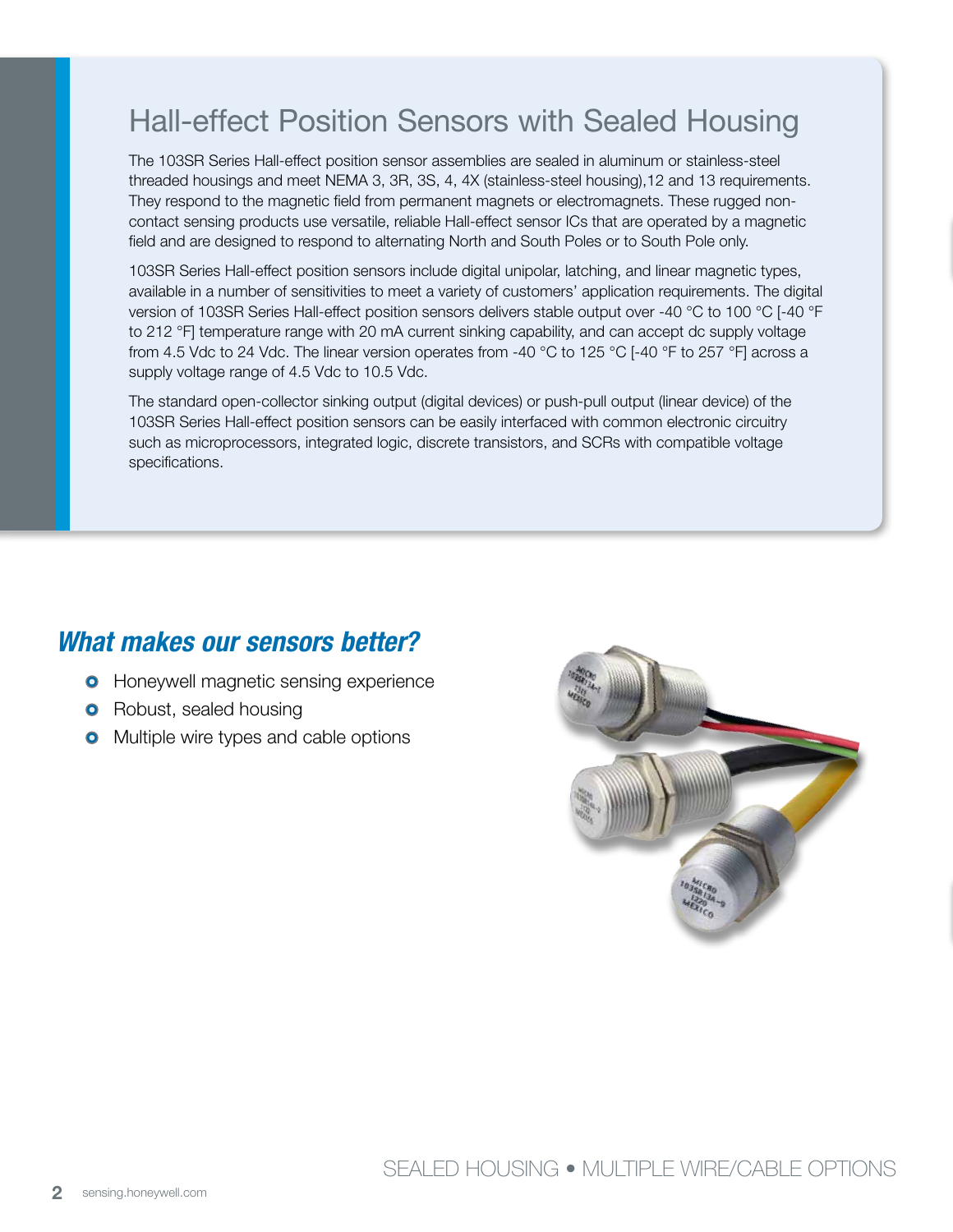### Features and Benefits

### SOLID STATE RELIABILITY

Unlike electromechanical switches, the 103SR Series Hall-effect position sensors are not affected by contact bounce or wear. They are solid-state devices suitable for applications requiring reliable switching operations and long life.

### *Choose the best fit option*

#### DIGITAL UNIPOLAR, LATCHING, AND LINEAR MAGNETICS

Honeywell's 103SR Series Hall-effect position sensors offer digital unipolar, latching, and linear magnetic options specifically designed and engineered to meet a number of industrial, transportation, and consumer application requirements.

#### ELECTRICAL CHARACTERISTICS

The 103SR Series offers current-sinking output (digital) and push-pull output (linear/analog) options to choose from that help address a wide range of applications.

#### MEETS INDUSTRY STANDARD REQUIREMENTS

The rugged, sealed threaded aluminum housing of the device meets NEMA 3, 3R, 3S, 4, 4X (stainless steel only),12, and 13 requirements allowing them to be used in various environmental conditions.

#### LEAD WIRE GAUGE AND LENGTH OPTIONS

Lead wires of different gauges, lengths, and insulation allows the customer to choose the best-fit option per their application's requirement.

#### WIDE SUPPLY VOLTAGE RANGE

The sensor operates over a wide supply voltage range from 4.5 Vdc to 24 Vdc (digital) or 4.5 Vdc to 10.5 Vdc (linear).

#### OPERATING TEMPERATURE RANGE

The 103SR Series Hall-effect sensors can operate over a broad operating temperature range from -40 °C to 100 °C [-40 °F to 212 °F] (digital) and from -40 °C to 125 °C [-40 °F to 257 °F] (linear). This reduces operating and installation issues and provides greater flexibility of design to engineers.

### *Protective sealed housing*

### RUGGED, SEALED, THREADED HOUSING

The sensor ICs in the 103SR Series Hall-effect position sensors are potted and supplied in sealed aluminum or stainless steel housings, protecting them from dust, dirt, and liquid splashing or other harsh environmental operating conditions.

#### ADJUSTABLE MOUNTING

The 103SR Series Hall-effect position sensors come with threaded metal housings. When installed on a bracket, the relative position of the sensor and magnet can be easily adjusted for optimum performance. This provides the user with greater flexibility in integrating and mounting the 103SR Series Hall-effect position sensors into their system.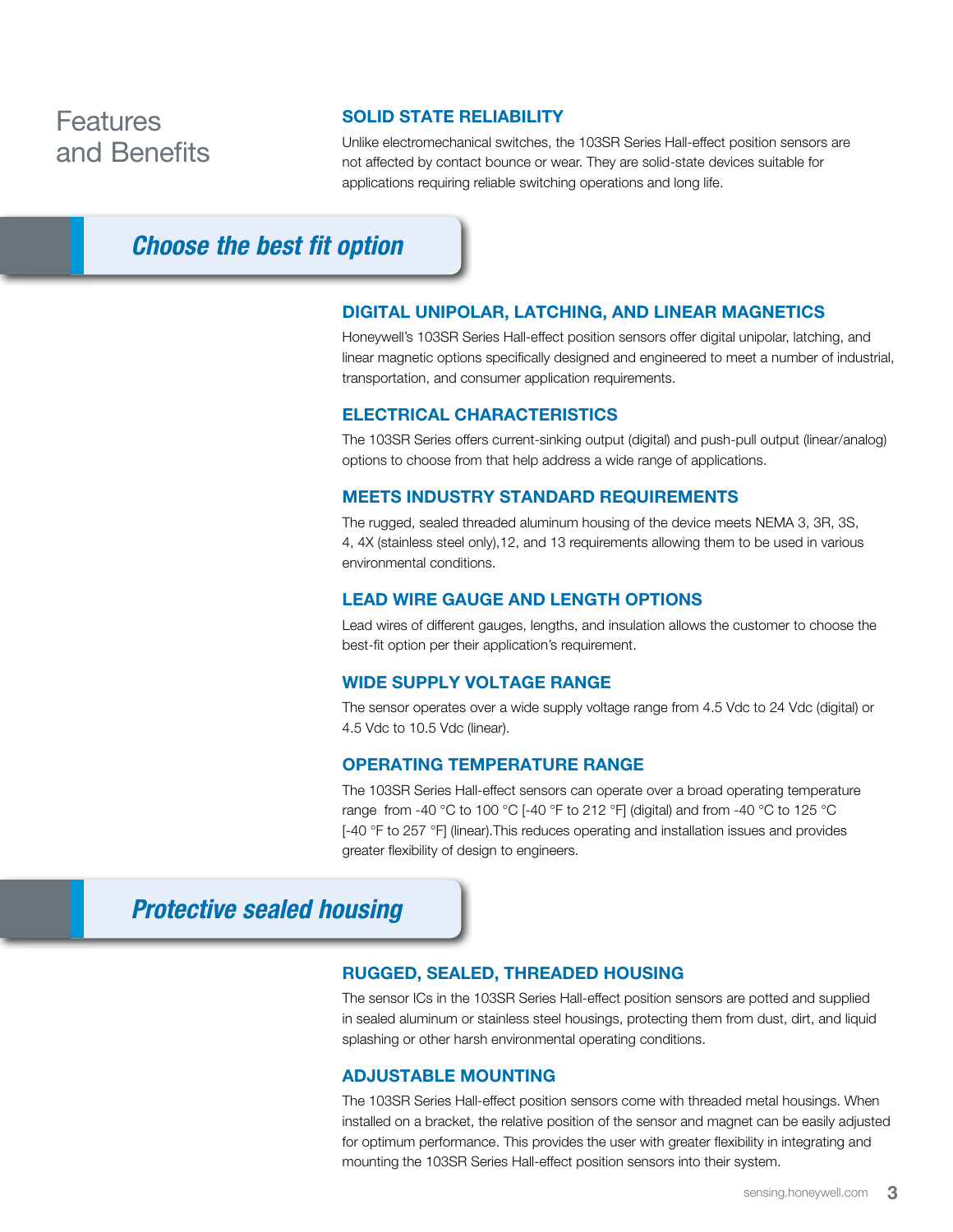# Potential Applications







Honeywell Sensing and Control's internal design capabilities and customized options allow use of these Hall-effect position sensors across a number of potential industrial, transportation, and medical applications.

### INDUSTRIAL

- Position sensing
- Robotics control
- Linear or angular displacement sensing
- Speed and RPM (revolutions per minute) sensing
- Tachometer, counter pick-up
- Flow-rate sensing
- Motor and fan control

### **TRANSPORTATION**

- Speed and RPM (revolutions per minute) sensing
- Tachometer, counter pick-up
- Motor and fan control
- Seat position

### MEDICAL

- Motion detection in motorized medical equipment
- Position sensing in hospital beds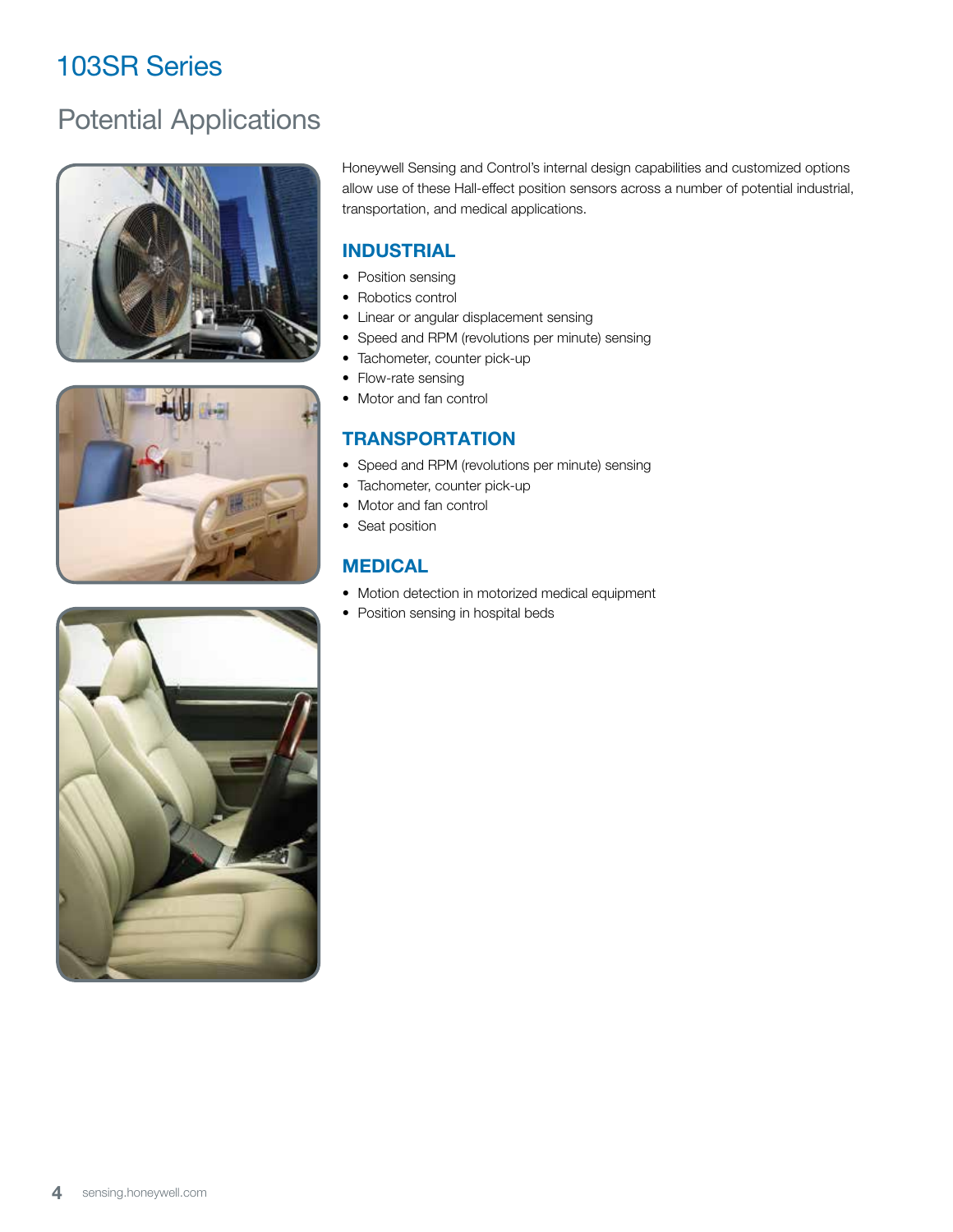Table 1. Electrical and Magnetic Specifications - Digital Hall-effect Position Sensors (for reference only)

|                                                                                                                                                                                                                                                                                                                                                                                                                                                                                                                                                           |                                               |                          |                 |                                                  |                                    |               |                                    |                              |                                        | Magnetic Characteristics [Gauss]* and Temperature °C [°F] |                                        |                                               |                       |                                 |                                 |  |
|-----------------------------------------------------------------------------------------------------------------------------------------------------------------------------------------------------------------------------------------------------------------------------------------------------------------------------------------------------------------------------------------------------------------------------------------------------------------------------------------------------------------------------------------------------------|-----------------------------------------------|--------------------------|-----------------|--------------------------------------------------|------------------------------------|---------------|------------------------------------|------------------------------|----------------------------------------|-----------------------------------------------------------|----------------------------------------|-----------------------------------------------|-----------------------|---------------------------------|---------------------------------|--|
|                                                                                                                                                                                                                                                                                                                                                                                                                                                                                                                                                           |                                               |                          |                 | Output Voltage<br><b>Output Type</b><br>(V max.) | <b>Output Current</b><br>(mA max.) | Magnetic Type | 0 °C to 70 °C<br>[32 °F to 158 °F] |                              |                                        |                                                           | -40 °C to 100 °C<br>[-40 °F to 212 °F] |                                               |                       | 25 °C [77 °F]<br><b>Typical</b> |                                 |  |
| <b>Catalog</b><br><b>Listing</b>                                                                                                                                                                                                                                                                                                                                                                                                                                                                                                                          | <b>Supply</b><br><b>Voltage</b><br>$($ $Vdc)$ | Supply Current (mA max.) | @ 25 °C [77 °F] |                                                  |                                    |               | Max. Operate<br>Point              | <b>Min. Release</b><br>Point | Min. Differential<br><b>Hysteresis</b> | Max. Operate<br>Point                                     | <b>Min. Release</b><br>Point           | <b>Min. Differential</b><br><b>Hysteresis</b> | Typ. Operate<br>Point | Typ. Release<br>Point           | Typ. Differential<br>Hysteresis |  |
| 103SR13A-1                                                                                                                                                                                                                                                                                                                                                                                                                                                                                                                                                | 4.5 V to 24 V                                 | 10                       | Sink            | 0.4                                              | 20                                 | Unipolar      | 475                                | 135                          | 40                                     | 495                                                       | 200                                    | 35                                            | 350                   | 275                             | 75                              |  |
| 103SR13A-2                                                                                                                                                                                                                                                                                                                                                                                                                                                                                                                                                | 4.5 V to 24 V                                 | 10                       | Sink            | 0.4                                              | 20                                 | Unipolar      | 475                                | 135                          | 40                                     | 495                                                       | 200                                    | 35                                            | 350                   | 275                             | 75                              |  |
| 103SR13A-3                                                                                                                                                                                                                                                                                                                                                                                                                                                                                                                                                | 4.5 V to 24 V                                 | 10                       | Sink            | 0.4                                              | 20                                 | Unipolar      | 475                                | 135                          | 40                                     | 495                                                       | 200                                    | 35                                            | 350                   | 275                             | 75                              |  |
| 103SR13A-4                                                                                                                                                                                                                                                                                                                                                                                                                                                                                                                                                | 4.5 V to 24 V                                 | 10                       | Sink            | 0.4                                              | 20                                 | Unipolar      | 475                                | 135                          | 40                                     | 495                                                       | 200                                    | 35                                            | 350                   | 275                             | 75                              |  |
| 103SR13A-6                                                                                                                                                                                                                                                                                                                                                                                                                                                                                                                                                | 4.5 V to 24 V                                 | 10                       | Sink            | 0.4                                              | 20                                 | Unipolar      | 475                                | 135                          | 40                                     | 495                                                       | 200                                    | 35                                            | 350                   | 275                             | 75                              |  |
| 103SR13A-8                                                                                                                                                                                                                                                                                                                                                                                                                                                                                                                                                | 4.5 V to 24 V                                 | 10                       | Sink            | 0.4                                              | 20                                 | Unipolar      | 475                                | 135                          | 40                                     | 495                                                       | 200                                    | 35                                            | 350                   | 275                             | 75                              |  |
| 103SR13A-9                                                                                                                                                                                                                                                                                                                                                                                                                                                                                                                                                | 4.5 V to 24 V                                 | 10                       | Sink            | 0.4                                              | 20                                 | Unipolar      | 475                                | 135                          | 40                                     | 495                                                       | 200                                    | 35                                            | 350                   | 275                             | 75                              |  |
| 103SR13A-10 4.5 V to 24 V                                                                                                                                                                                                                                                                                                                                                                                                                                                                                                                                 |                                               | 10                       | Sink            | 0.4                                              | 20                                 | Unipolar      | 475                                | 135                          | 40                                     | 495                                                       | 200                                    | 35                                            | 350                   | 275                             | 75                              |  |
| 103SR13A-11 4.5 V to 24 V                                                                                                                                                                                                                                                                                                                                                                                                                                                                                                                                 |                                               | 10                       | Sink            | 0.4                                              | 20                                 | Unipolar      | 475                                | 135                          | 40                                     | 495                                                       | 200                                    | 35                                            | 350                   | 275                             | 75                              |  |
| 103SR13A-12 4.5 V to 24 V                                                                                                                                                                                                                                                                                                                                                                                                                                                                                                                                 |                                               | 10                       | Sink            | 0.4                                              | 20                                 | Unipolar      | 475                                | 135                          | 40                                     | 495                                                       | 200                                    | 35                                            | 350                   | 275                             | 75                              |  |
| 103SR13A-13 4.5 V to 24 V                                                                                                                                                                                                                                                                                                                                                                                                                                                                                                                                 |                                               | 10                       | Sink            | 0.4                                              | 20                                 | Unipolar      | 475                                | 135                          | 40                                     | 495                                                       | 200                                    | 35                                            | 350                   | 275                             | 75                              |  |
| 103SR13A-14 4.5 V to 24 V                                                                                                                                                                                                                                                                                                                                                                                                                                                                                                                                 |                                               | 10                       | Sink            | 0.4                                              | 20                                 | Unipolar      | 475                                | 135                          | 40                                     | 495                                                       | 200                                    | 35                                            | 350                   | 275                             | 75                              |  |
| 103SR13A-16 4.5 V to 24 V                                                                                                                                                                                                                                                                                                                                                                                                                                                                                                                                 |                                               | 10                       | Sink            | 0.4                                              | 20                                 | Unipolar      | 475                                | 135                          | 40                                     | 495                                                       | 200                                    | 35                                            | 350                   | 275                             | 75                              |  |
| 103SR14A-1                                                                                                                                                                                                                                                                                                                                                                                                                                                                                                                                                | 4.5 V to 24 V                                 | 10                       | Sink            | 0.4                                              | 20                                 | Unipolar      | $\overline{\phantom{a}}$           | $\blacksquare$               | $\overline{\phantom{a}}$               | 160                                                       | 5                                      | 8                                             | 85                    | 58                              | 27                              |  |
| 103SR14A-2                                                                                                                                                                                                                                                                                                                                                                                                                                                                                                                                                | 4.5 V to 24 V                                 | 10                       | Sink            | 0.4                                              | 20                                 | Unipolar      | $\Box$                             | ä,                           | $\Box$                                 | 160                                                       | 5                                      | 8                                             | 85                    | 58                              | 27                              |  |
| 103SR17A-1                                                                                                                                                                                                                                                                                                                                                                                                                                                                                                                                                | 4.5 V to 24 V                                 | 10                       | Sink            | 0.4                                              | 20                                 | Latching      | 180                                | $-180$                       | 80                                     | 205                                                       | $-205$                                 | 35                                            | 100                   | $-100$                          | 200                             |  |
| 103SR17A-2                                                                                                                                                                                                                                                                                                                                                                                                                                                                                                                                                | 4.5 V to 24 V                                 | 10                       | Sink            | 0.4                                              | 20                                 | Latching      | 180                                | $-180$                       | 80                                     | 205                                                       | $-205$                                 | 35                                            | 100                   | $-100$                          | 200                             |  |
| 103SR18-1                                                                                                                                                                                                                                                                                                                                                                                                                                                                                                                                                 | 4.5 V to 24 V                                 | 10                       | Sink            | 0.4                                              | 20                                 | Latching      | 90                                 | $-90$                        | 40                                     | 120                                                       | $-120$                                 | 40                                            | 50                    | $-50$                           | 100                             |  |
| *Unipolar digital Hall-effect position sensor has a positive maximum operate point (South Pole) and a positive minimum release point. One magnetic<br>pole (South) is required to operate and release a unipolar digital Hall-effect position sensor<br>Latching digital Hall-effect position sensor is guaranteed to switch on with positive (South Pole) Gauss only, and switch off with negative (North Pole)<br>Gauss only<br>Ring magnets with alternating North and South Poles are usually used with latching digital Hall-effect position sensors |                                               |                          |                 |                                                  |                                    |               |                                    |                              |                                        |                                                           |                                        |                                               |                       |                                 |                                 |  |

Table 2. Electrical and Magnetic Specifications - Linear Hall-effect Position Sensor (for reference only)

| <b>Catalog</b><br><b>Listing</b> | <b>Supply</b><br><b>Voltage</b><br>(Vdc) | <b>Supply</b><br><b>Current</b><br>(mA<br>max.)<br>@ 25 $^{\circ}$ C<br>[77 °F] |               | <b>Output</b><br><b>Current</b><br><b>Output</b><br><b>Voltage</b><br>sink or<br>Span (V)<br>source, Vs<br>$>5$ Vdc) |                                       |                                                            | <b>Magnetic Characteristics [Gauss]** and Temperature °C [°F]</b> |                                                                        |               |               |                          |                          |                          |       |
|----------------------------------|------------------------------------------|---------------------------------------------------------------------------------|---------------|----------------------------------------------------------------------------------------------------------------------|---------------------------------------|------------------------------------------------------------|-------------------------------------------------------------------|------------------------------------------------------------------------|---------------|---------------|--------------------------|--------------------------|--------------------------|-------|
|                                  |                                          |                                                                                 | <b>Output</b> |                                                                                                                      | (mA max.,   Magnetic  <br><b>Type</b> | -40 $^{\circ}$ C to 125 $^{\circ}$ C<br>[-40 °F to 257 °F] |                                                                   | 25 °C [77 °F]**                                                        |               |               | 25 °C [77 °F]**          |                          |                          |       |
|                                  |                                          |                                                                                 | <b>Type</b>   |                                                                                                                      |                                       | Max.<br>Linearity                                          | <b>Min. Linear</b><br><b>Measuring Sens.</b><br><b>Range [G]</b>  | Min.<br>$\frac{1}{2}$ [mV/G] $\frac{1}{2}$ [mV/G] $\frac{1}{2}$ [mV/G] | Typ.<br>Sens. | Max.<br>Sens. | Min.<br><b>Null</b><br>M | Typ.<br><b>Null</b><br>M | Max.<br><b>Null</b><br>M |       |
| 103SR19A-1                       | $4.5V$ to<br>10.5V                       | 10                                                                              | Push<br>-Pull | 0.4 V to<br>$Vs - 0.4 V$<br>(min.); 0.2 V<br>to Vs -0.2 V<br>(typ.)                                                  | 1                                     | Linear                                                     | $-1.5%$                                                           | ±600                                                                   | 3.031         | 3.125         | 3.219                    | 2.425                    | 2.500                    | 2.575 |

\*\*Refer to 103SR19A-1 engineering drawing for sensitivity and null drift vs temperature specifications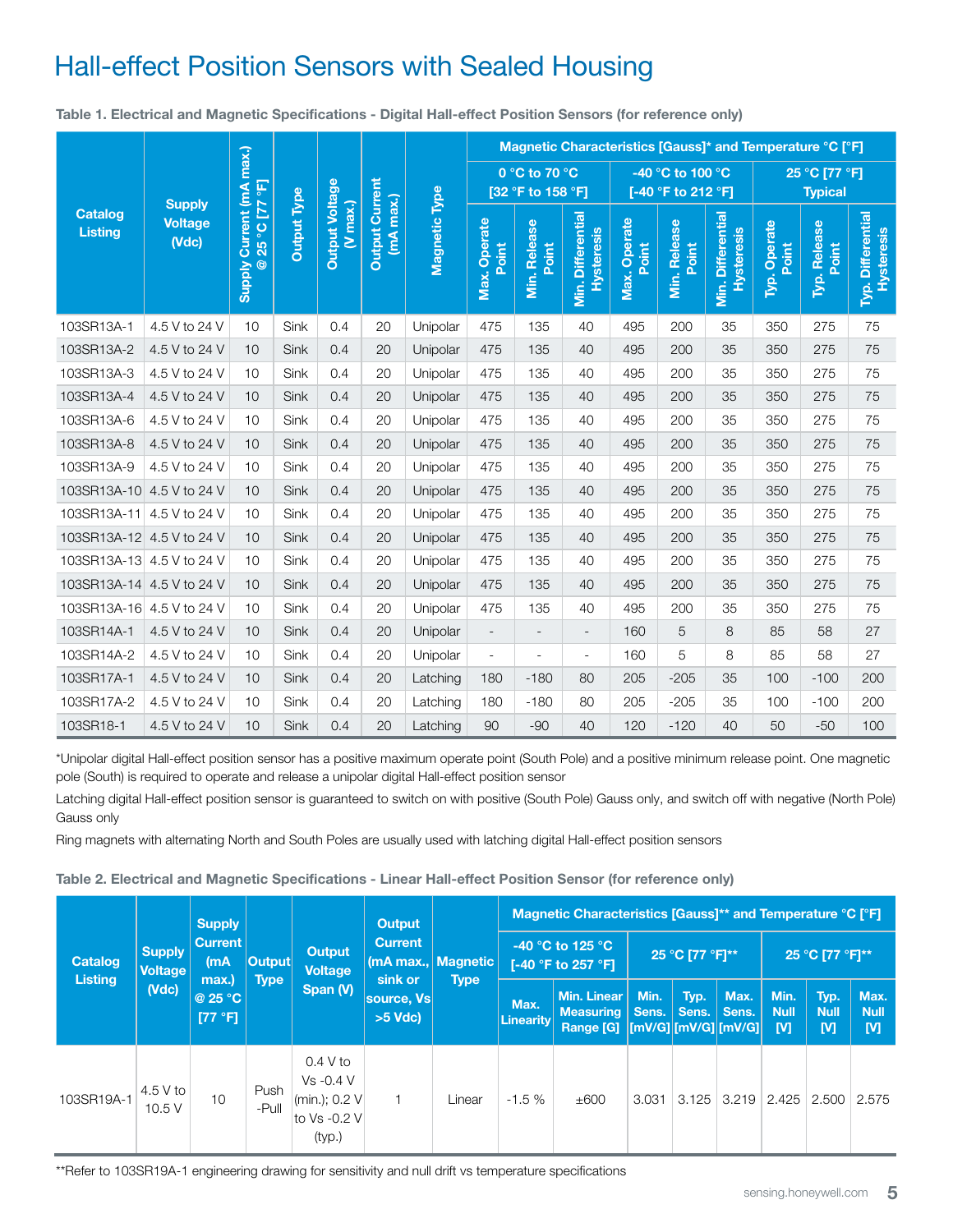Table 3. Absolute Maximum Ratings\*

| <b>Parameters</b>                    | 4.5 Vdc to 24 Vdc                                   |  |  |  |  |
|--------------------------------------|-----------------------------------------------------|--|--|--|--|
| Supply Voltage (Vs)**                | $-1.0$ Vdc to 25 Vdc                                |  |  |  |  |
| Voltage Externally Applied to Output | 25 Vdc max. (OFF only)<br>-0.5 Vdc min. (ON or OFF) |  |  |  |  |
| <b>Output Current</b>                | 20 mA max.                                          |  |  |  |  |
| Temperature Operate and Storage      | -40 °C to 100 °C [-40 °F to 212 °F]                 |  |  |  |  |

\*Absolute maximum ratings are the extreme limits that the device will withstand without damage to the device. Electrical and magnetic characteristics are not guaranteed as the maximum limits (above recommended operating conditions) are approached, nor will the device necessarily operate at absolute maximum rating

\*\*Vs is the unregulated supply voltage

### DIMENSIONAL DRAWINGS

Unipolar Digital Hall-effect Position Sensors

Figure 1. 103SR13A-1 Figure 2. 103SR13A-2



Date code

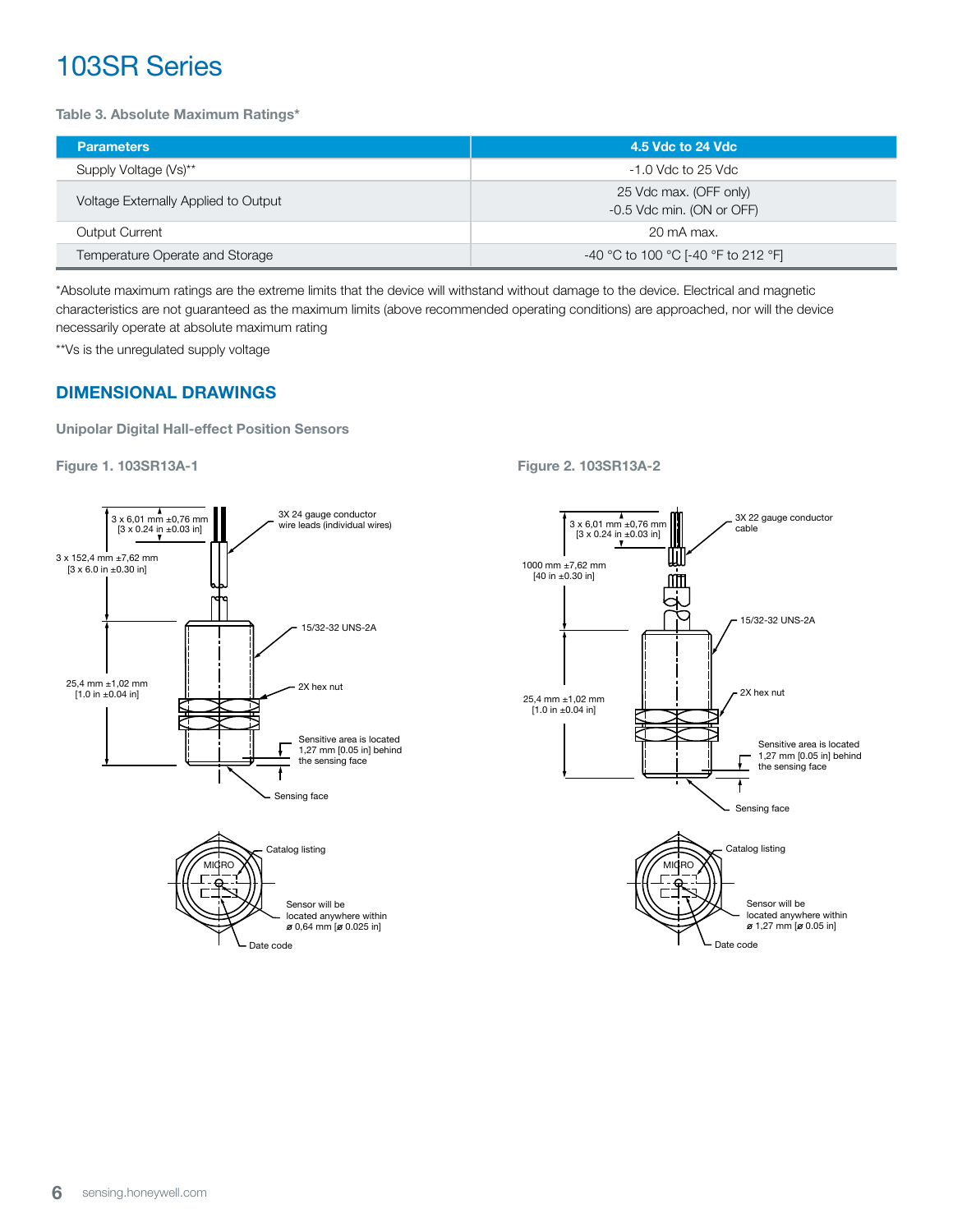Unipolar Digital Hall-effect Position Sensors

Figure 3. 103SR13A-3



Figure 4. 103SR13A-4

Figure 6. 103SR13A-8

Figure 5. 103SR13A-6

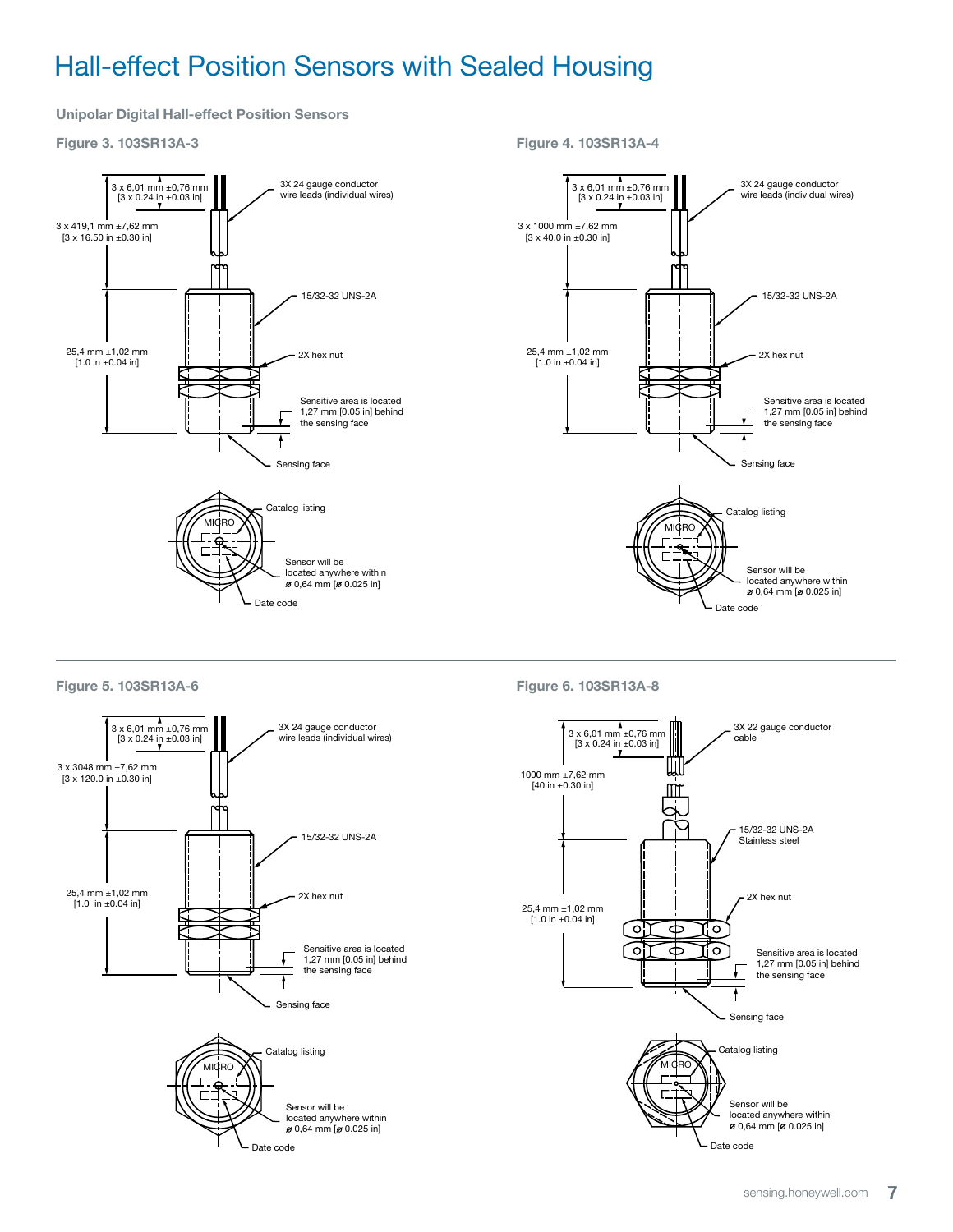#### Unipolar Digital Hall-effect Position Sensors

Figure 7. 103SR13A-9

Figure 8. 103SR13A-10



Figure 9. 103SR13A-11



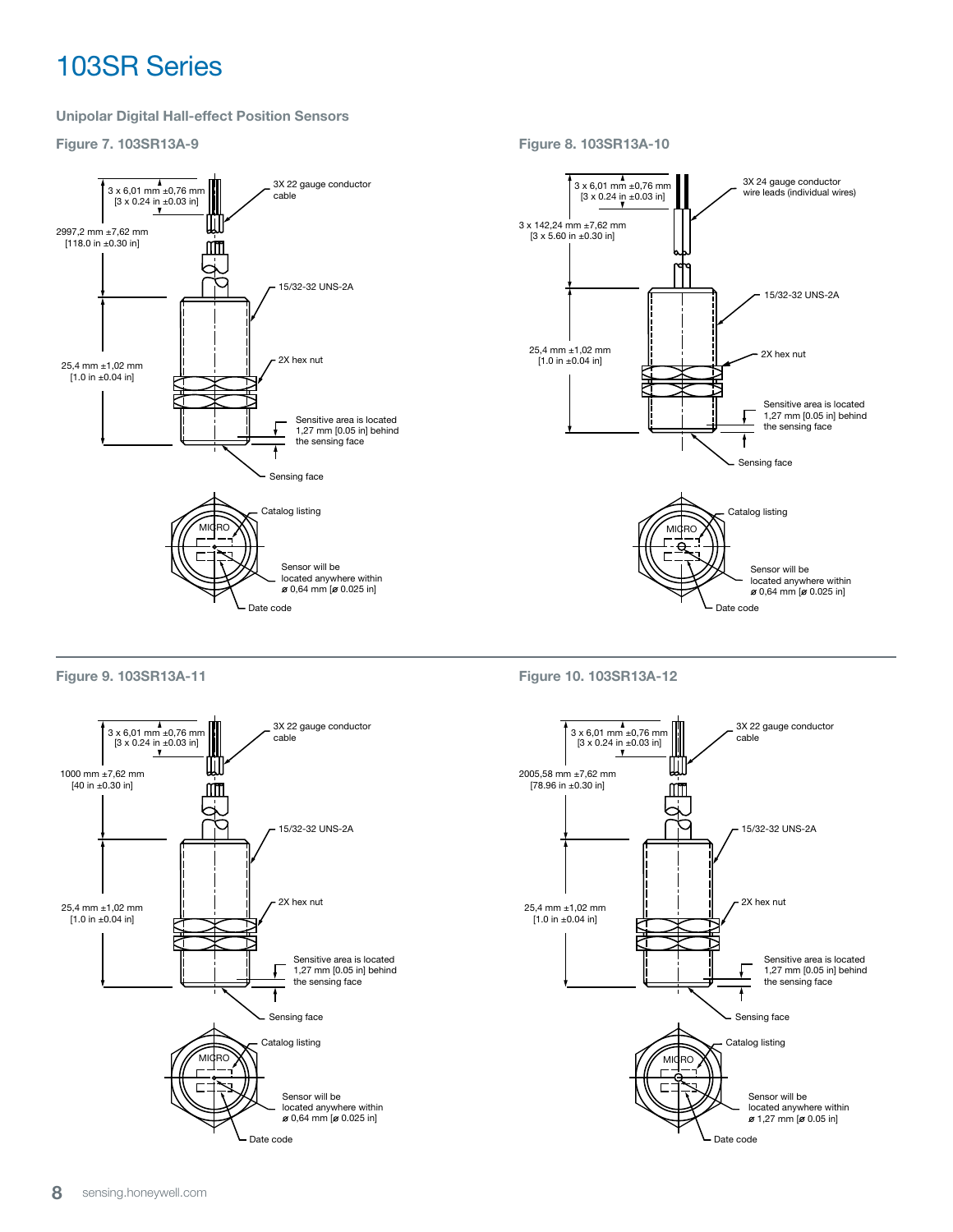Unipolar Digital Hall-effect Position Sensors

Ш

#### Figure 11. 103SR13A-13

152,4 mm ±7,62 mm [6.0 in ±0.30 in]

3 x 6,35 mm ±0,76 mm [3 x 0.25 in ±0.10 in]

# 3 x 6,01 mm ±0,76 mm [3 x 0.24 in ±0.03 in] 3 x 304,8 mm ±7,62 mm [3 x 12.0 in ±0.30 in] 25,4 mm ±1,02 mm  $[1.0 \text{ in } \pm 0.04 \text{ in}]$

Figure 12. 103SR13A-14





Figure 14. 103SR14A-1

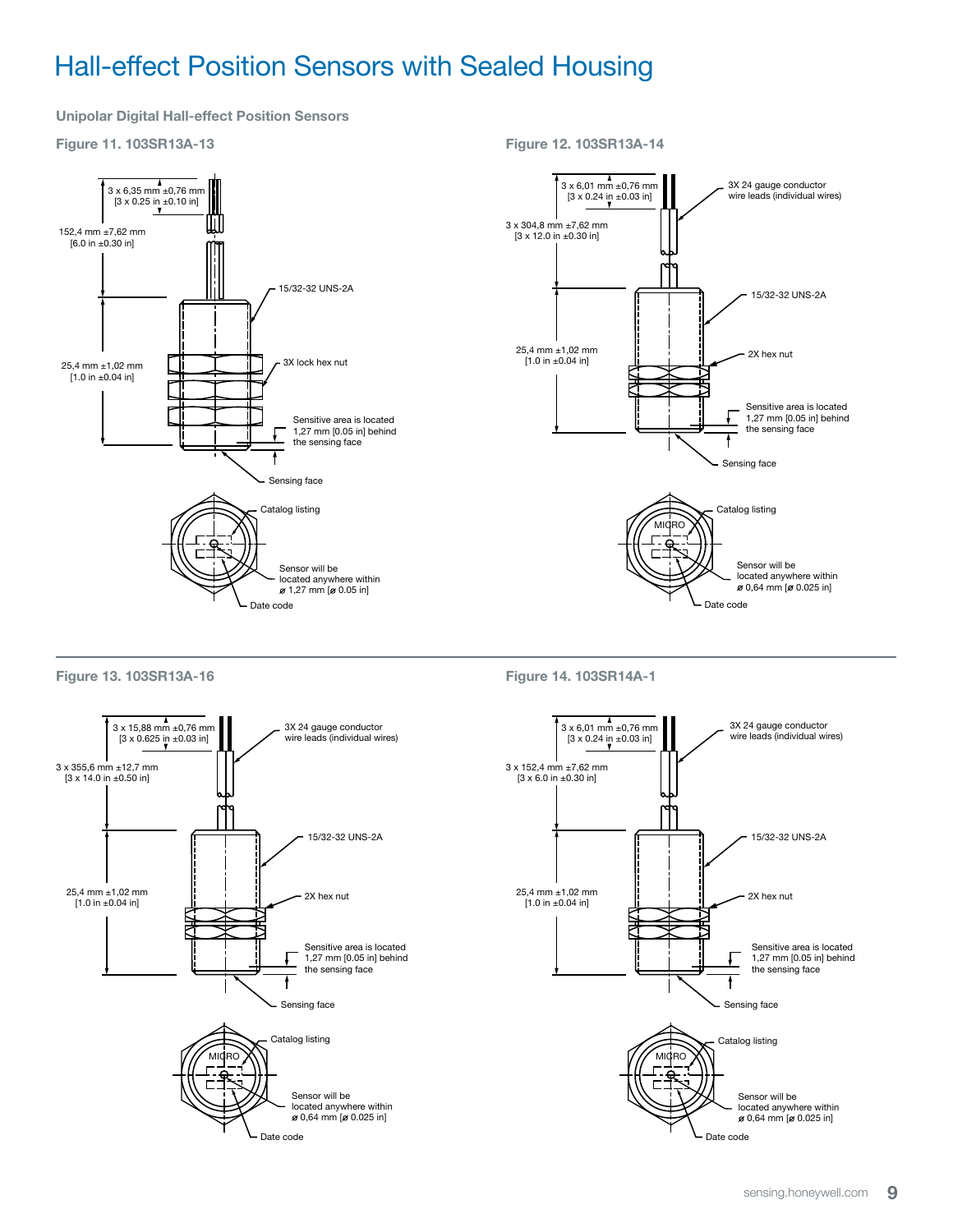Unipolar Digital Hall-effect Position Sensors

Figure 15. 103SR14A-2



Latching Digital Hall-effect Position Sensors

Figure 16. 103SR17A-1



Latching Digital Hall-effect Position Sensors

Figure 17. 103SR17A-2



Figure 18. 103SR18-1

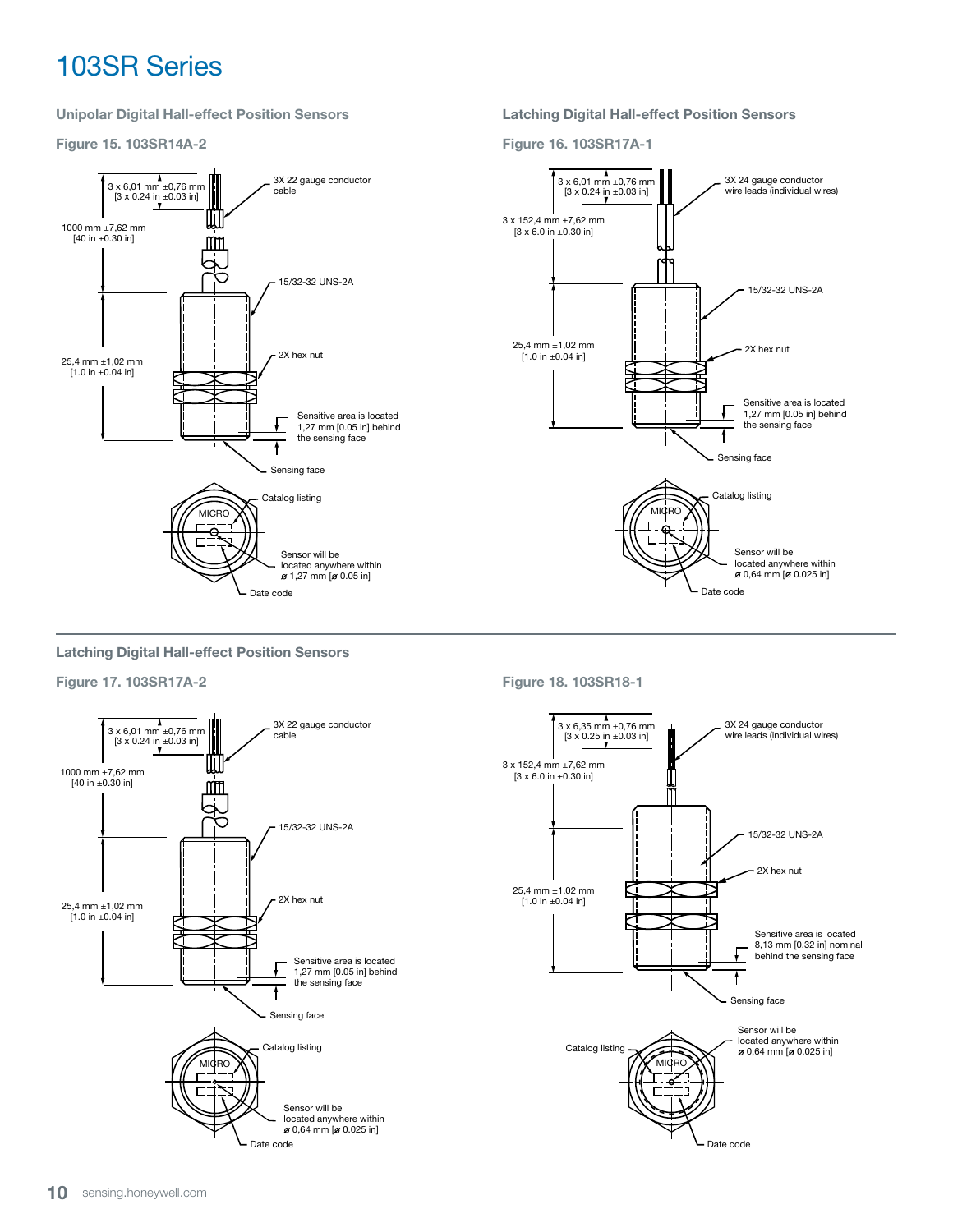Unipolar Ratiometric/Analog Hall-effect Position Sensors

Figure 19. 103SR19A-1

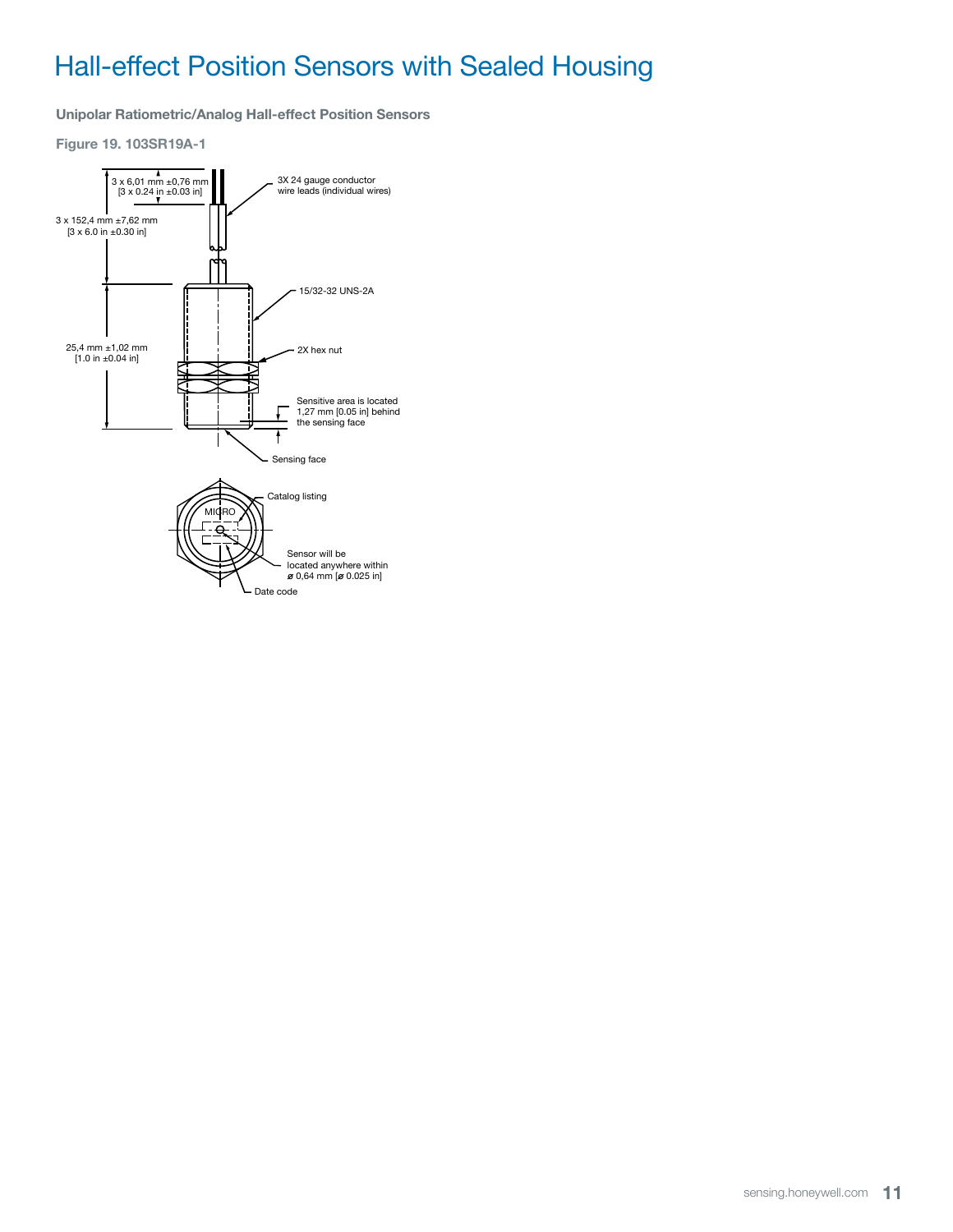### OPERATING MODE

Figure 20. Unipolar Digital Hall-effect Position Sensors

103SR13A-1, 103SR13A-2, 103SR13A-3, 103SR13A-4, 103SR13A-6, 103SR13A-8, 103SR13A-9, 103SR13A-10, 103SR13A-11, 103SR13A-12, 103SR13A-13, 103SR13A-14, 103SR13A-16, 103SR14A-1, 103SR14A-2



Note: Flux entering to the South Pole of the magnet will operate the sensor when magnet is positioned as shown in above drawing. This assumes the convention that the direction of the external flux of a magnet is from the North to the South Pole of the magnet

#### 103SR17A-1, 103SR17A-2 103SR18-1



Note: Flux entering to the South Pole of the magnet will operate the sensor when magnet is positioned as shown in the above drawing. This assumes the convention that the direction of the external flux of a magnet is from the North to the South Pole of the magnet. Latching devices requires both South and North Poles in order to ensure sensors operate and release respectively

#### Figure 21. Unipolar Ratiometric/Analog Hall-effect Position Sensors

103SR19A-1



Output voltage increases from Vnull (2.5 V typ.) as South Pole gets closer to sensor

Output voltage decreases from Vnull (2.5 V typ.) as North Pole gets closer to sensor

z S |<br>|-<br>|-

Note: In the above drawing the magnet field direction is defined as follows: (+) Positive Gauss represents the South Pole of the magnet facing the sensing the area

(-) Negative Gauss represents the North Pole of the magnet facing the sensing the area





Note: Flux entering to the South Pole of the magnet will operate the sensor when magnet is positioned as shown in the above drawing. This assumes the convention that the direction of the external flux of a magnet is from the North to the South Pole of the magnet. Latching devices requires both South and North Poles in order to ensure sensors operate and release respectively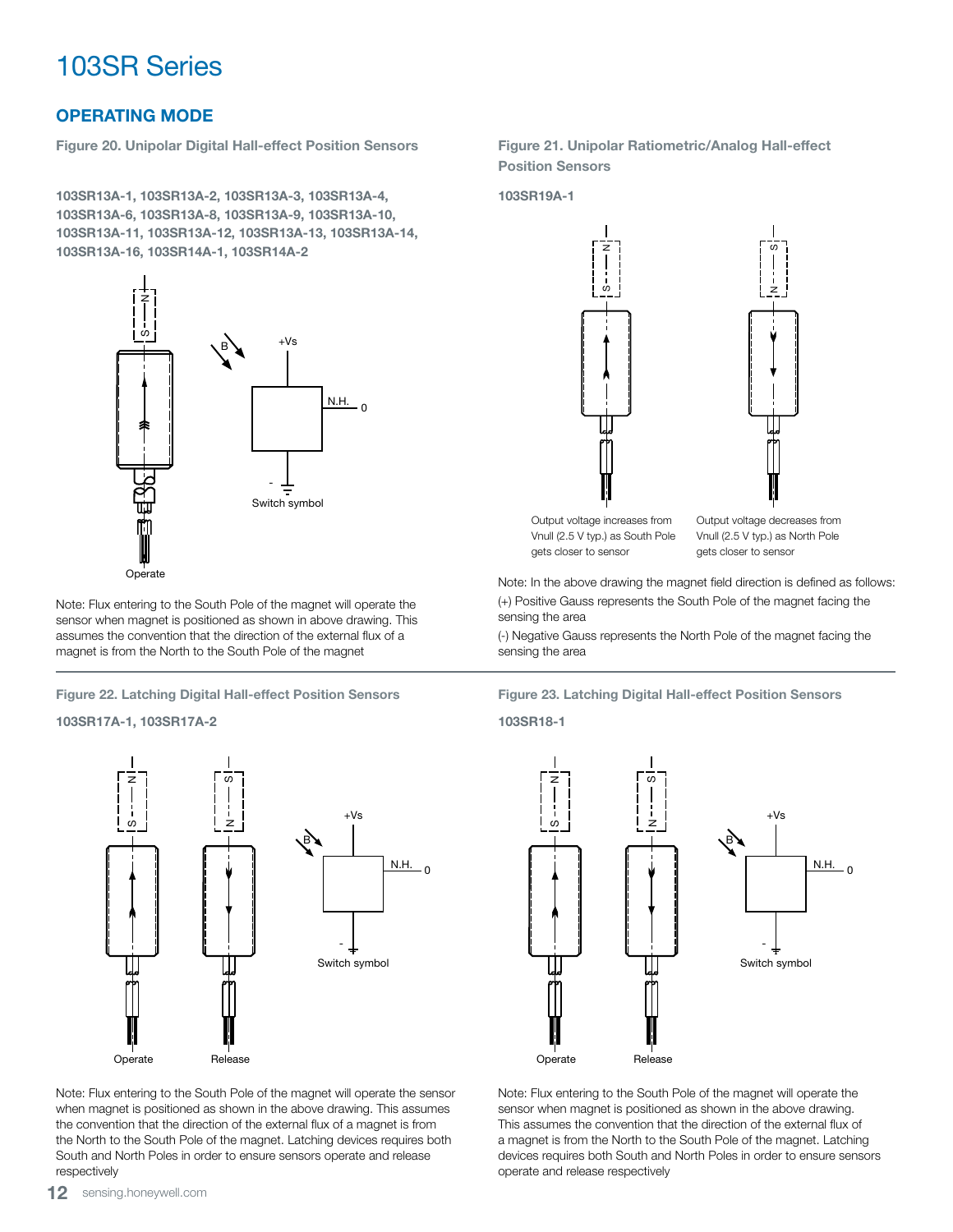### TROUBLESHOOTING

If sensor does not operate, follow these steps:

- 1. Assure wiring is correct. Load must be connected.
- 2. Measure supply voltage across red (+) and black (-) leads to verify presence of proper voltage.
- 3. Connect positive voltmeter lead to green, white, or brown (output) lead, and negative voltmeter lead to black (ground).

Table 4. With magnet removed (or North Pole present), reading should be:

| <b>Catalog Listing</b> | <b>Voltage Reading</b> |
|------------------------|------------------------|
| 103SR13A-1             | Vs                     |
| 103SR14A-1             | Vs                     |
| 103SR17A-1*            | Vs                     |

Table 5. When magnet (South Pole) moves toward sensor face (beyond operating point), output should change state and read:

| <b>Catalog Listing</b> | <b>Voltage Reading</b> |
|------------------------|------------------------|
| 103SR13A-1             | $0.4$ V max.           |
| 103SR14A-1             | $0.4$ V max.           |
| 103SR17A-1*            | $0.4$ V max.           |

\*North magnetic pole must be present to ensure device is OFF due to bipolar magnetic operation

### LEADWIRE COLOR CODE

#### Table 6. Leadwire Color Code - Stranded

| <b>Catalog Listing</b>                                          | <b>Color</b> | <b>Description</b>         |
|-----------------------------------------------------------------|--------------|----------------------------|
| 103SR13A-1, 103SR13A-2, 103SR13A-3, 103SR13A-4, 103SR13A-6,     | Red          | $Vs (+)$                   |
| 103SR13A-10, 103SR13A-13, 103SR13A-14, 103SR13A-16, 103SR14A-1, | Black        | Ground (-)                 |
| 103SR17A-1, 103SR18-1, 103SR19A-1                               | Green        | Output (digital or linear) |

#### Table 7. Leadwire Color Code - Cable

| <b>Catalog Listing</b>                          | <b>Color</b>   | <b>Description</b> |  |
|-------------------------------------------------|----------------|--------------------|--|
|                                                 | Red            | $Vs (+)$           |  |
| 103SR13A-8, 103SR13A-12, 103SR14A-2, 103SR17A-2 | <b>Black</b>   | Ground (-)         |  |
|                                                 | White (Type 2) | Output (digital)   |  |
|                                                 | Red            | $Vs (+)$           |  |
| 103SR13A-9, 103SR13A-11                         | <b>Black</b>   | Ground (-)         |  |
|                                                 | Brown (Type 3) | Output (digital)   |  |

### BLOCK DIAGRAM

Figure 24. Digital Hall-effect Position Sensors: Current Sinking Output

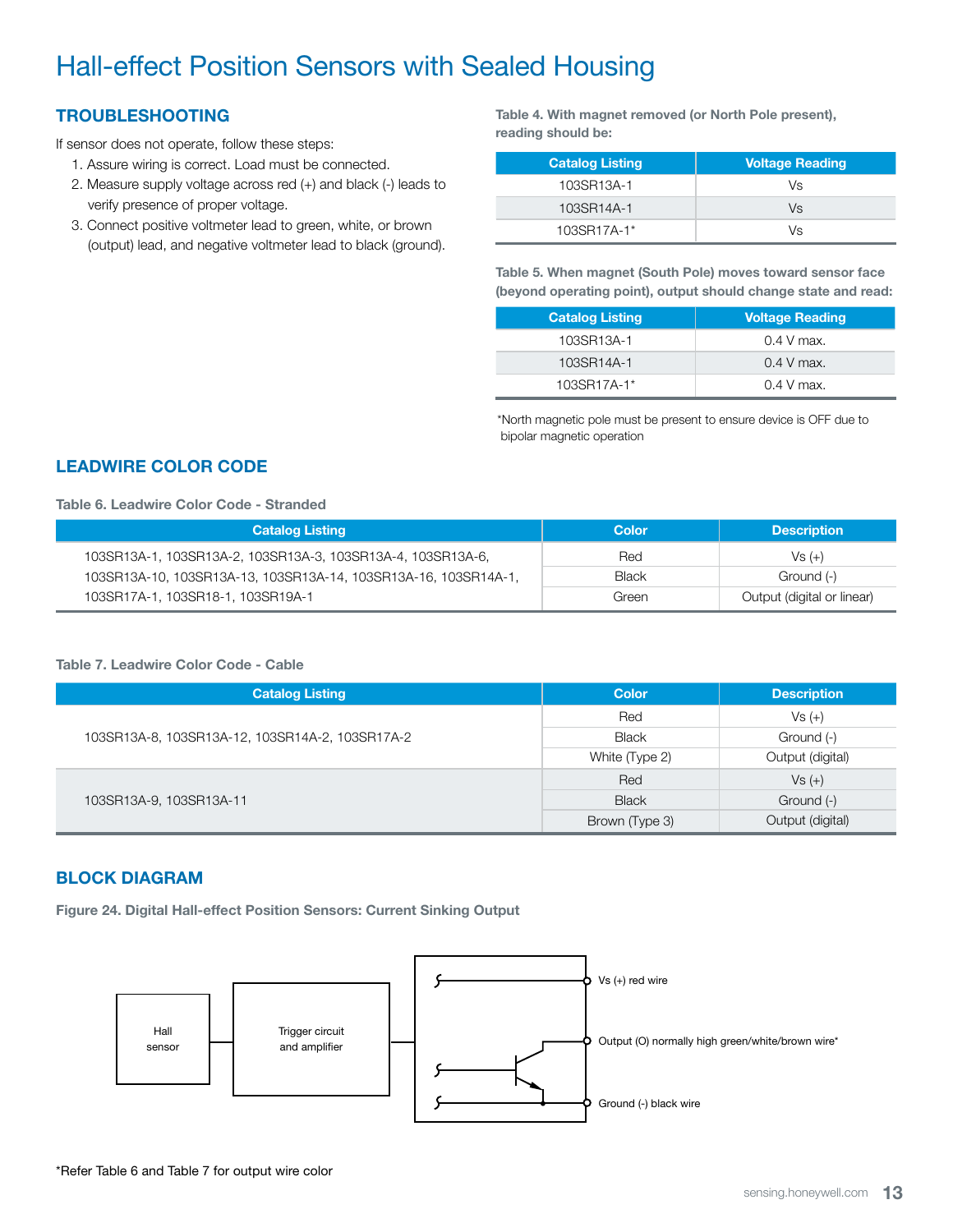Figure 25. Linear Hall-effect Position Sensors: Push-Pull (Sink Source) Output



\*Refer Table 6 and Table 7 for output wire color

### INTERFACING SENSING AND CONTROL HALL-EFFECT SENSORS

The schematics shown are typical of the outputs with which Honeywell Sensing and Control Hall-effect position sensors can be interfaced. Values shown are representative only.

### Current-Sinking outputs

Current flows through load into sensor. Output terminal is open collector. In the un-operated condition (I<sub>L</sub> = 0), the output voltage is normally high.

Figure 26. Interface Circuit - ac Load

Figure 27. Interface Circuit - dc Load 50 mA



Figure 28. Interface Circuit - dc Load 150 mA



Figure 29. Interface Circuit - dc Load 200 mA

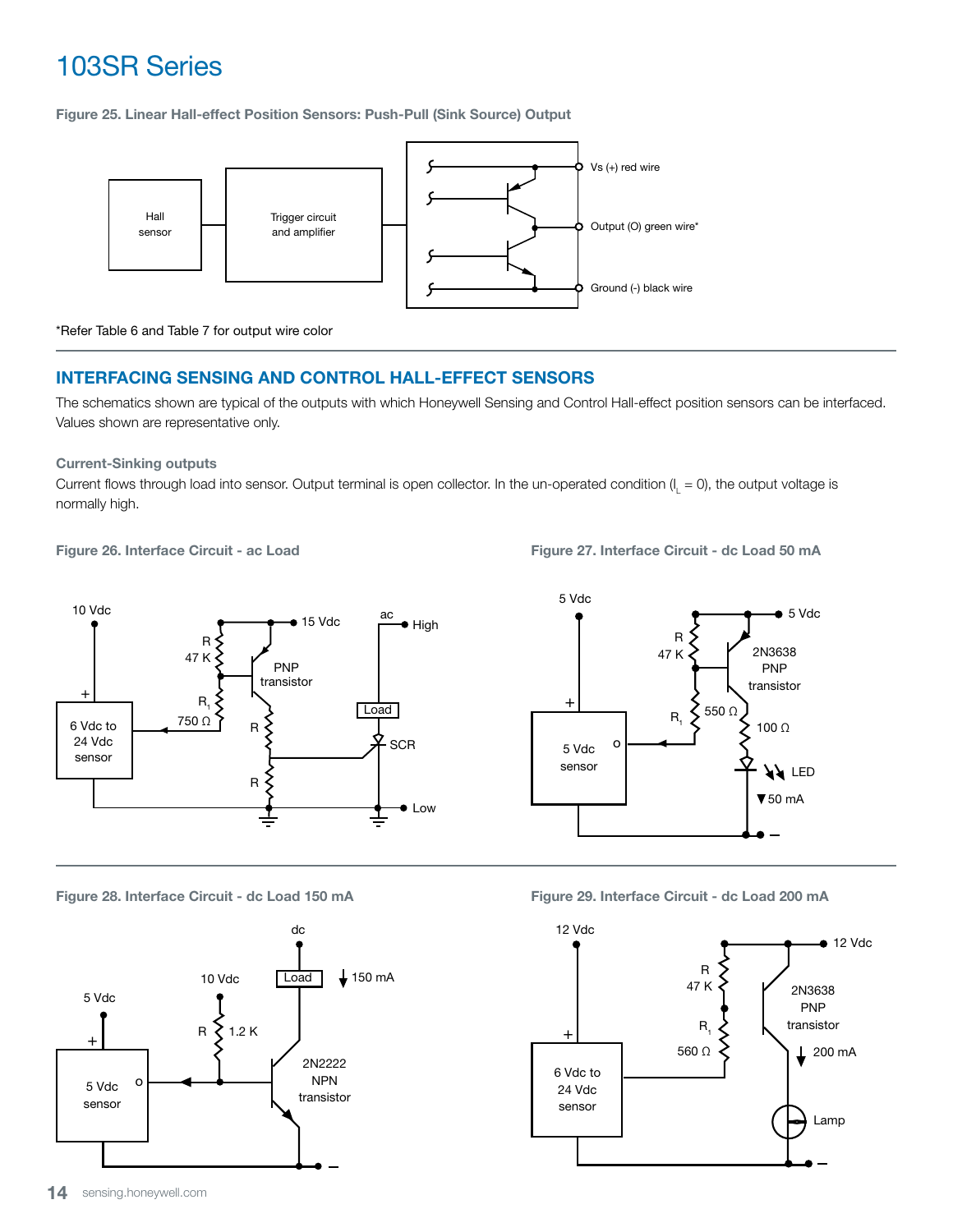#### Order Guide (Measurements for reference only)

| Image | <b>Catalog Listing</b> | <b>Description</b>                                                               |        | <b>Magnetic</b><br><b>Characteristics</b> | <b>Cable Length</b>   |  |
|-------|------------------------|----------------------------------------------------------------------------------|--------|-------------------------------------------|-----------------------|--|
|       | 103SR13A-1             | Sealed, 15/32-32 UNS-2A cylindrical aluminum<br>threaded housing; two hex nuts   | Type 1 | Unipolar                                  | 152 mm<br>[6.0 in]    |  |
|       | 103SR13A-2             | Sealed, 15/32-32 UNS-2A cylindrical aluminum<br>threaded housing; two hex nuts   | Type 2 | Unipolar                                  | 1000 mm<br>[40.0 in]  |  |
|       | 103SR13A-3             | Sealed, 15/32-32 UNS-2A cylindrical aluminum<br>threaded housing; two hex nuts   | Type 1 | Unipolar                                  | 419 mm<br>[16.5 in]   |  |
|       | 103SR13A-4             | Sealed, 15/32-32 UNS-2A cylindrical aluminum<br>threaded housing; two hex nuts   | Type 1 | Unipolar                                  | 1000 mm<br>[40.0 in]  |  |
|       | 103SR13A-6             | Sealed, 15/32-32 UNS-2A cylindrical aluminum<br>threaded housing; two hex nuts   | Type 1 | Unipolar                                  | 3048 mm<br>[120.0 in] |  |
|       | 103SR13A-8             | Sealed, 15/32-32 UNS-2A in cylindrical<br>stainless steel housing; two hex nuts  | Type 2 | Unipolar                                  | 1000 mm<br>[40.0 in]  |  |
|       | 103SR13A-9             | Sealed, 15/32-32 UNS-2A cylindrical aluminum<br>threaded housing; two hex nuts   | Type 3 | Unipolar                                  | 2997 mm<br>[118.0 in] |  |
|       | 103SR13A-10            | Sealed, 15/32-32 UNS-2A cylindrical aluminum<br>threaded housing; two hex nuts   | Type 2 | Unipolar                                  | 142 mm<br>[5.6 in]    |  |
|       | 103SR13A-11            | Sealed, 15/32-32 UNS-2A cylindrical aluminum<br>threaded housing; two hex nuts   | Type 3 | Unipolar                                  | 1000 mm<br>[40.0 in]  |  |
|       | 103SR13A-12            | Sealed, 15/32-32 UNS-2A cylindrical aluminum<br>threaded housing; two hex nuts   | Type 2 | Unipolar                                  | 2006 mm<br>[79 in]    |  |
|       | 103SR13A-13            | Sealed, 15/32-32 UNS-2A cylindrical aluminum<br>threaded housing; three hex nuts | Type 1 | Unipolar                                  | 152 mm<br>[6.0 in]    |  |
|       | 103SR13A-14            | Sealed, 15/32-32 UNS-2A cylindrical aluminum<br>threaded housing; two hex nuts   | Type 1 | Unipolar                                  | 305 mm<br>[12.0 in]   |  |
|       | 103SR13A-16            | Sealed, 15/32-32 UNS-2A cylindrical aluminum<br>threaded housing; two hex nuts   | Type 1 | Unipolar                                  | 356 mm<br>[14.0 in]   |  |
|       | 103SR14A-1             | Sealed, 15/32-32 UNS-2A cylindrical aluminum<br>threaded housing; two hex nuts   | Type 1 | Unipolar                                  | 152 mm<br>[6.0 in]    |  |
|       | 103SR14A-2             | Sealed, 15/32-32 UNS-2A cylindrical aluminum<br>threaded housing; two hex nuts   | Type 2 | Unipolar                                  | 1000 mm<br>[40.0 in]  |  |
|       | 103SR17A-1             | Sealed, 15/32-32 UNS-2A cylindrical aluminum<br>threaded housing; two hex nuts   | Type 1 | Latching                                  | 152 mm<br>[6.0 in]    |  |
|       | 103SR17A-2             | Sealed, 15/32-32 UNS-2A cylindrical aluminum<br>threaded housing; two hex nuts   | Type 2 | Latching                                  | 1000 mm<br>[40.0 in]  |  |
|       | 103SR18-1              | Sealed, 15/32-32 UNS-2A cylindrical aluminum<br>threaded housing; two hex nuts   | Type 4 | Latching                                  | 152 mm<br>[6.0 in]    |  |
|       | 103SR19A-1             | Sealed, 15/32-32 UNS-2A cylindrical aluminum<br>threaded housing; two hex nuts   | Type 1 | Linear                                    | 152 mm<br>[6.0 in]    |  |

\*Cable/Leadwire type

Type 1 - 24 gauge stranded, irradiated polyethylene insulated

Type 2 - 22 gauge PVC insulated conductor with black molded PVC jacket

Type 3 - 22 gauge insulated conductors with yellow thermoplastic polyurethane jacket

Type 4 - 24 gauge irradiated polyethylene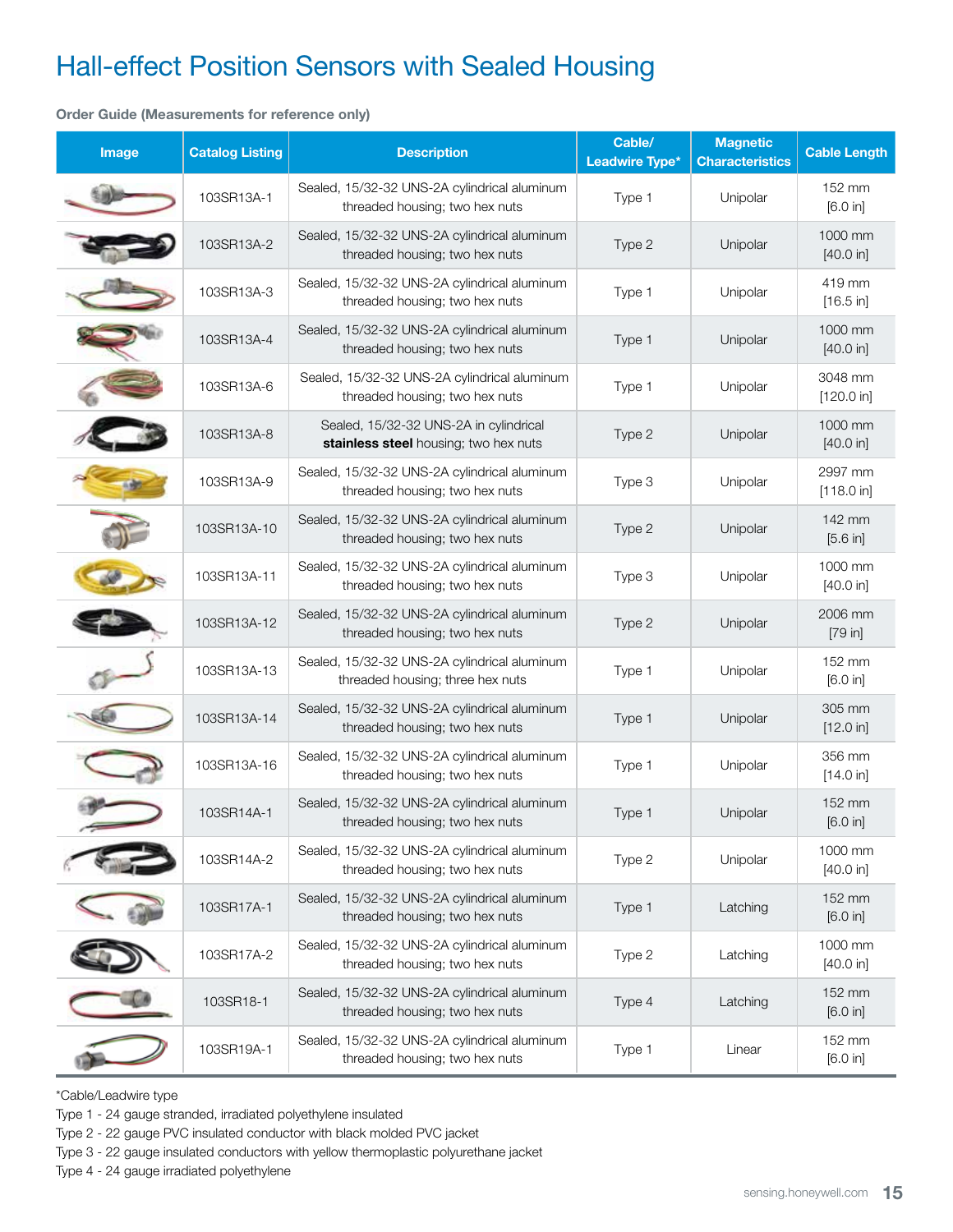### **ADDITIONAL INFORMATION**

The following associated literature is available on the Honeywell website at sensing.honeywell.com:

- Product line guide
- Product range guide
- Product installation instructions
- Application Notes:
- Sensors and Switches in Front Loaders
- Sensors and Switches in Mobile Cranes
- Blood Recovery System
- Technical Notes:
	- Solid-State Sensors Glossary of Terms
	- Interpreting Operating Characteristics for Solid-State Sensors



### **AWARNING PERSONAL INJURY**

**DO NOT USE** these products as safety or emergency stop devices or in any other application where failure of the product could result in personal injury.

**Failure to comply with these instructions could result in death or serious injury.**

### **WARNING MISUSE OF DOCUMENTATION**

- The information presented in this product sheet is for reference only. Do not use this document as a product installation guide.
- Complete installation, operation, and maintenance information is provided in the instructions supplied with each product.

**Failure to comply with these instructions could result in death or serious injury.**

### WARRANTY/REMEDY

Honeywell warrants goods of its manufacture as being free of defective materials and faulty workmanship. Honeywell's standard product warranty applies unless agreed to otherwise by Honeywell in writing; please refer to your order acknowledgement or consult your local sales office for specific warranty details. If warranted goods are returned to Honeywell during the period of coverage, Honeywell will repair or replace, at its option, without charge those items it finds defective. The foregoing is buyer's sole remedy and is in lieu of all other warranties, expressed or implied, including those of merchantability and fitness for a particular purpose. In no event shall Honeywell be liable for consequential, special, or indirect damages.

While we provide application assistance personally, through our literature and the Honeywell website, it is up to the customer to determine the suitability of the product in the application.

Specifications may change without notice. The information we supply is believed to be accurate and reliable as of this printing. However, we assume no responsibility for its use.